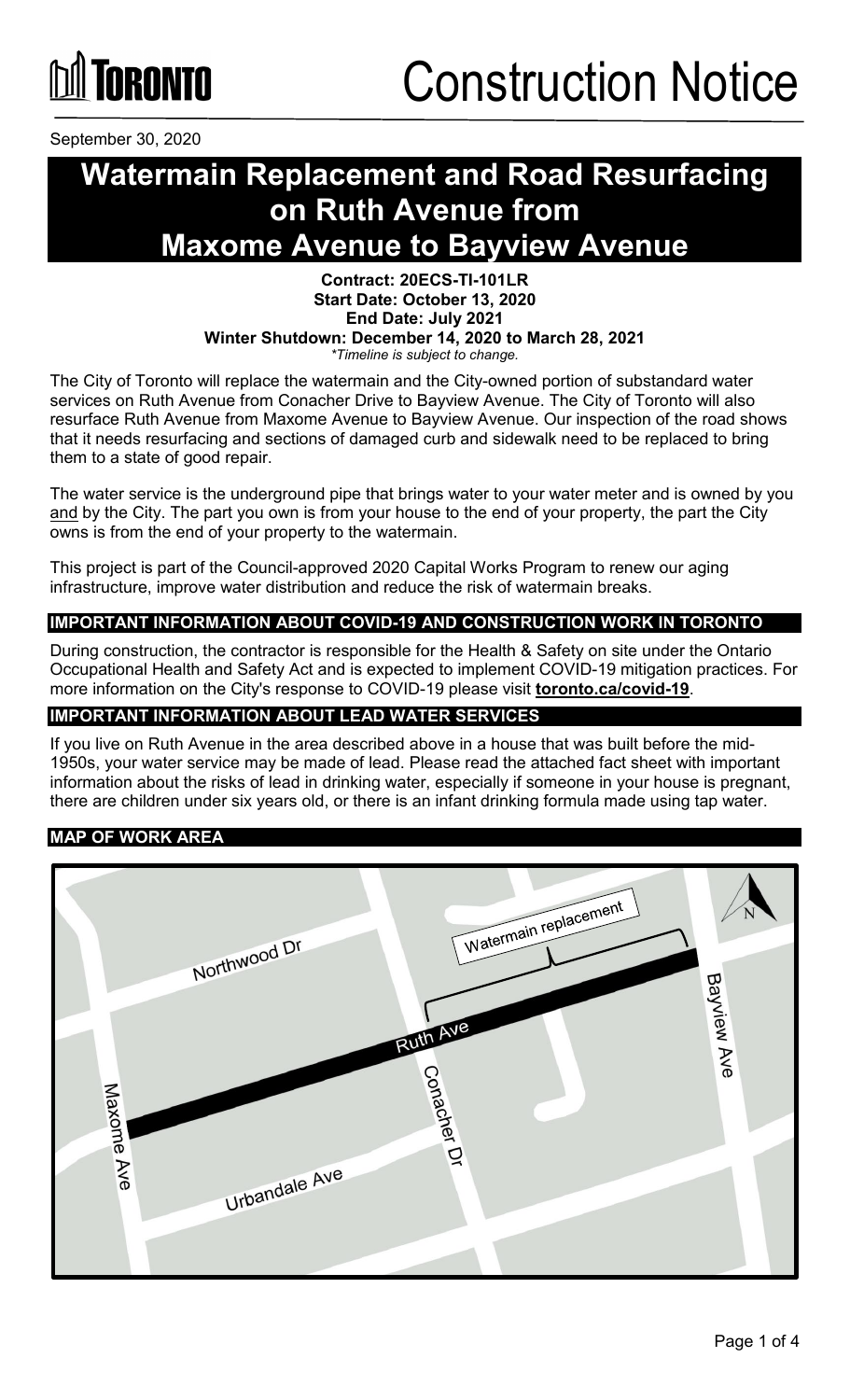### **WORK DETAILS**

The City's contractor will:

- dig up the road surface
- excavate the road and dig a trench to access and install the new watermain
- replace any City-owned water service pipes that do not meet City standards from the watermain to the private property line
- re-align maintenance holes and catch basins
- repair curbs and gutters
- resurface the road

### **WHAT TO EXPECT DURING CONSTRUCTION**

- You may experience dust, noise and other inconveniences. The City will make efforts to reduce the impacts. We appreciate your patience.
- The City will not be responsible for damage to any privately owned items on City property.

|               | <b>Work Hours:</b> Work will take place from 7 a.m.to 7 p.m., Monday to Friday, with<br>work after hours and on weekends as required.                                                                                                                                                                                                                                                                                                                                                                                                                                                                                                          |  |
|---------------|------------------------------------------------------------------------------------------------------------------------------------------------------------------------------------------------------------------------------------------------------------------------------------------------------------------------------------------------------------------------------------------------------------------------------------------------------------------------------------------------------------------------------------------------------------------------------------------------------------------------------------------------|--|
|               | <b>Pre-Construction Inspection: Wristen's Home Specialties Inc. (WHS), under</b><br>contract to the City of Toronto, will survey all properties within 30 metres of the<br>construction area before construction starts. Participation in the survey is<br>voluntary; however, participating is important in determining if the construction<br>caused damage. The inspection will look at the interior and exterior of all<br>properties to verify existing conditions. Affected properties will receive a separate<br>notice to set up an appointment. All inspection staff will wear photo I.D. and carry<br>photo equipment for this work. |  |
|               | <b>Physical Distancing</b>                                                                                                                                                                                                                                                                                                                                                                                                                                                                                                                                                                                                                     |  |
|               | There are times when contractors need to communicate with homeowners about what<br>is happening on-site. This could be about driveway access, water shut offs, exterior<br>pre-construction inspections, and site restoration work (landscaping, installing pavers<br>etc.). Contractor's staff will be identifiable by their high-visibility clothing.                                                                                                                                                                                                                                                                                        |  |
|               | Where possible, a phone number for a contact person on-site will be provided on<br>notices, to answer questions about work near your property. At other times, the<br>contractor may knock on your door, but will then step away the required distance to<br>discuss the work that is taking place and what can be expected that day. Please<br>practice physical distancing with workers so everyone can remain safe. If you have<br>questions, call the contact provided on this notice.                                                                                                                                                     |  |
|               | Important information for owners of sprinkler systems / heated driveways<br>and private landscaping features. Property owners should remove items<br>located within City property limits (boulevard) to avoid damage.                                                                                                                                                                                                                                                                                                                                                                                                                          |  |
|               | This includes items such as landscaping (plants and pavers), decorative objects,<br>sprinkler systems or heated driveways. If you have a sprinkler system or heated<br>driveway, please contact the Field Ambassador listed below.                                                                                                                                                                                                                                                                                                                                                                                                             |  |
| $\mathcal{U}$ | <b>Telephone and Internet Services:</b> This work may affect phone and internet<br>cables for individual properties that aren't buried deep below the sidewalk. The<br>contractor will coordinate with utility companies to minimize disruption. Residents<br>who find their service has been disrupted should contact the Field Ambassador<br>and notify their phone or internet service provider.                                                                                                                                                                                                                                            |  |
|               | Water Service Disruptions: From time-to-time, the water supply to your property<br>will be shut-off to complete construction; the contractor will provide notice at least<br>24-hours in advance. Throughout the work, it is recommended that you<br>temporarily disconnect any water treatment systems (i.e. softeners or filters),<br>water-cooled air conditioners or similar plumbing fixtures. Automatic lawn sprinkler                                                                                                                                                                                                                   |  |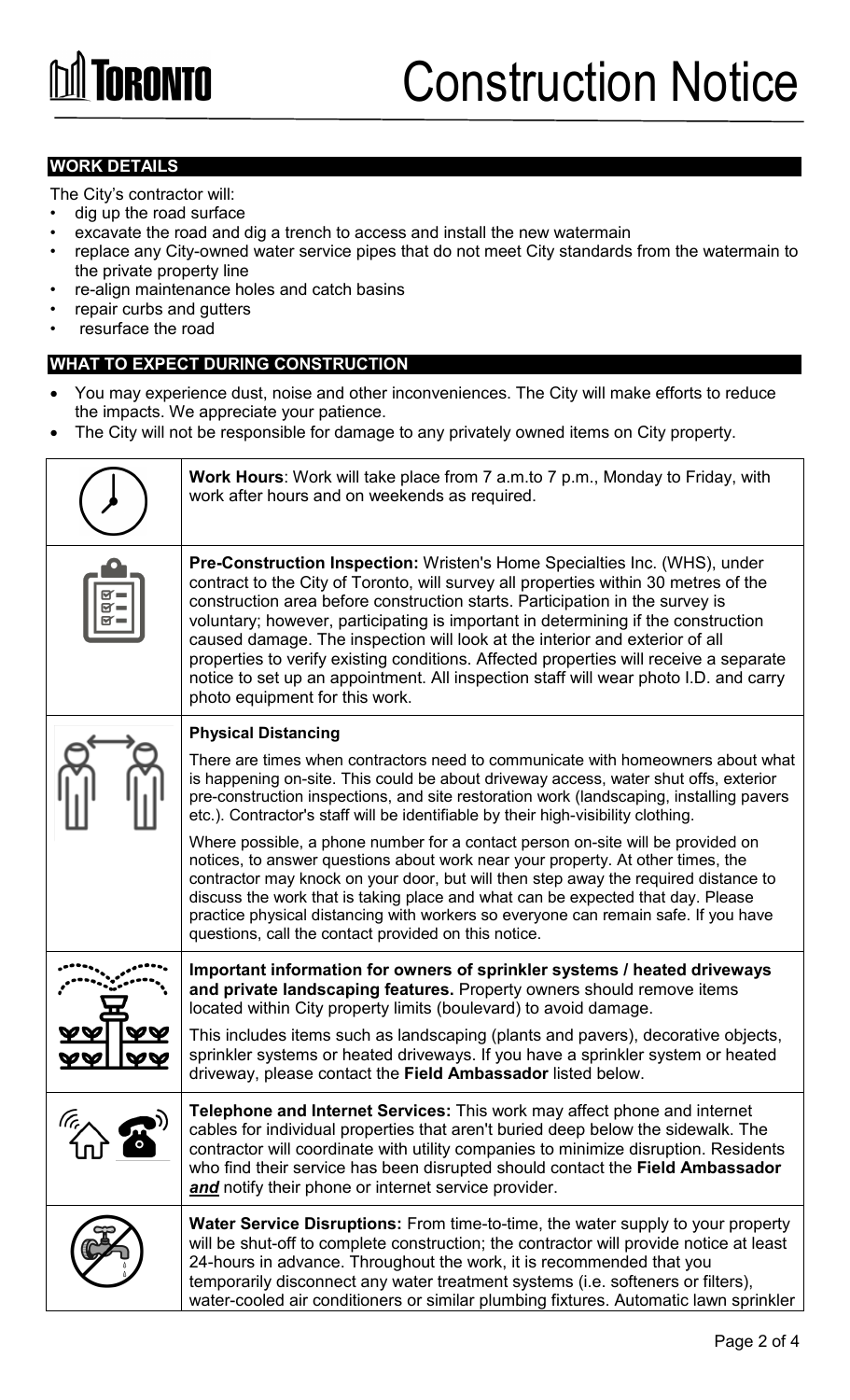# **DA TORONTO**

# Construction Notice

|                          | systems may also be affected, therefore, you may need to water manually. In the<br>event you did not receive advance notice, the City may have needed to use an<br>emergency water shut off to complete work.                                                                                                                                                                                                                                                                                                                                                                                                                                                          |
|--------------------------|------------------------------------------------------------------------------------------------------------------------------------------------------------------------------------------------------------------------------------------------------------------------------------------------------------------------------------------------------------------------------------------------------------------------------------------------------------------------------------------------------------------------------------------------------------------------------------------------------------------------------------------------------------------------|
| <b>G</b>                 | Substandard Water Service Replacement: Please take the time to read the<br>attached fact sheet carefully as it contains important information on lead in<br>drinking water and how to prepare for replacement. If you want to replace the<br>private portion-of the water service pipe, the City of Toronto recommends that you<br>obtain several quotes before selecting a contractor. PLEASE NOTE: The City is<br>not able to get involved in any contract to have work done on private property.<br>Property owners are responsible for ensuring contractors do not interfere with the<br>work being done on City property. Learn more at www.toronto.ca/leadpipes. |
|                          | <b>Road and Sidewalk Access:</b> In order to complete the work in a safe manner,<br>there will be road and sidewalk restrictions within the work zone. Access for<br>emergency vehicles will be maintained at all times.                                                                                                                                                                                                                                                                                                                                                                                                                                               |
|                          | <b>Driveway Access:</b> The contractor will notify you of any temporary restrictions to<br>your driveway access. If your property has two entrances, one entrance will be<br>kept open at all times.                                                                                                                                                                                                                                                                                                                                                                                                                                                                   |
| $\bigoplus$              | <b>Traffic Management:</b> Efforts have been made to manage traffic in the area for<br>the safety of workers, road users and residents. Road users should expect delays<br>and increased traffic on nearby main and side streets.                                                                                                                                                                                                                                                                                                                                                                                                                                      |
|                          | Access for local traffic will be maintained on Ruth Avenue.                                                                                                                                                                                                                                                                                                                                                                                                                                                                                                                                                                                                            |
|                          | <b>Parking:</b> Parking in the active work zone is not permitted as space is needed for<br>construction equipment and materials. This project will affect on-street parking. If<br>your parked vehicle affects construction work, it will be relocated with no charge to<br>the owner. Please call 416-808-2222 for its location.                                                                                                                                                                                                                                                                                                                                      |
|                          | Parking Violation Notice: In an effort to reduce ticketing due to construction, the<br>City encourages communities with construction to be patient as neighbours may<br>need to temporarily relocate vehicles. If enforcement is called, enforcement must<br>issue a yellow parking violation notice (ticket). If you receive a yellow notice during<br>this construction work, do the following within 15 days of the notice date:<br>1) Contact the site inspector or person listed on the Construction Notice and give<br>them the yellow notice number.                                                                                                            |
|                          | 2) Dispute the parking violation notice online or in person following the process                                                                                                                                                                                                                                                                                                                                                                                                                                                                                                                                                                                      |
|                          | listed on the reverse side of the parking violation notice.<br>You may use this construction notice as part of the explanation of why the<br>violation should be cancelled. Please note: violation notices cannot be<br>cancelled if vehicles are parked in illegal parking spots (i.e. in front of a fire<br>hydrant or in no parking zones).                                                                                                                                                                                                                                                                                                                         |
|                          | <b>Accessible Accommodation: Residents who require accommodation (level)</b><br>entry, longer notice, etc.) must contact the Field Ambassador to arrange for<br>access during the construction period.                                                                                                                                                                                                                                                                                                                                                                                                                                                                 |
| $\overline{\phantom{a}}$ | <b>Garbage and Recycling: Please follow your normal routine. If required, the</b><br>contractor will move bins to an appropriate location and return them. Please<br>ensure that you label your bins with your address.                                                                                                                                                                                                                                                                                                                                                                                                                                                |
|                          | <b>Water Flushing:</b> You will see water flushing or running in several areas along this<br>project enabling the contractor to clean the new watermain. Before substandard<br>water services are replaced to properties and the new watermain is put into<br>service, the contractor ensures the new pipe meets Toronto Water's servicing and<br>quality standards. Please DO NOT DRINK OR USE THE FLUSHING WATER, it<br>is not potable.                                                                                                                                                                                                                              |